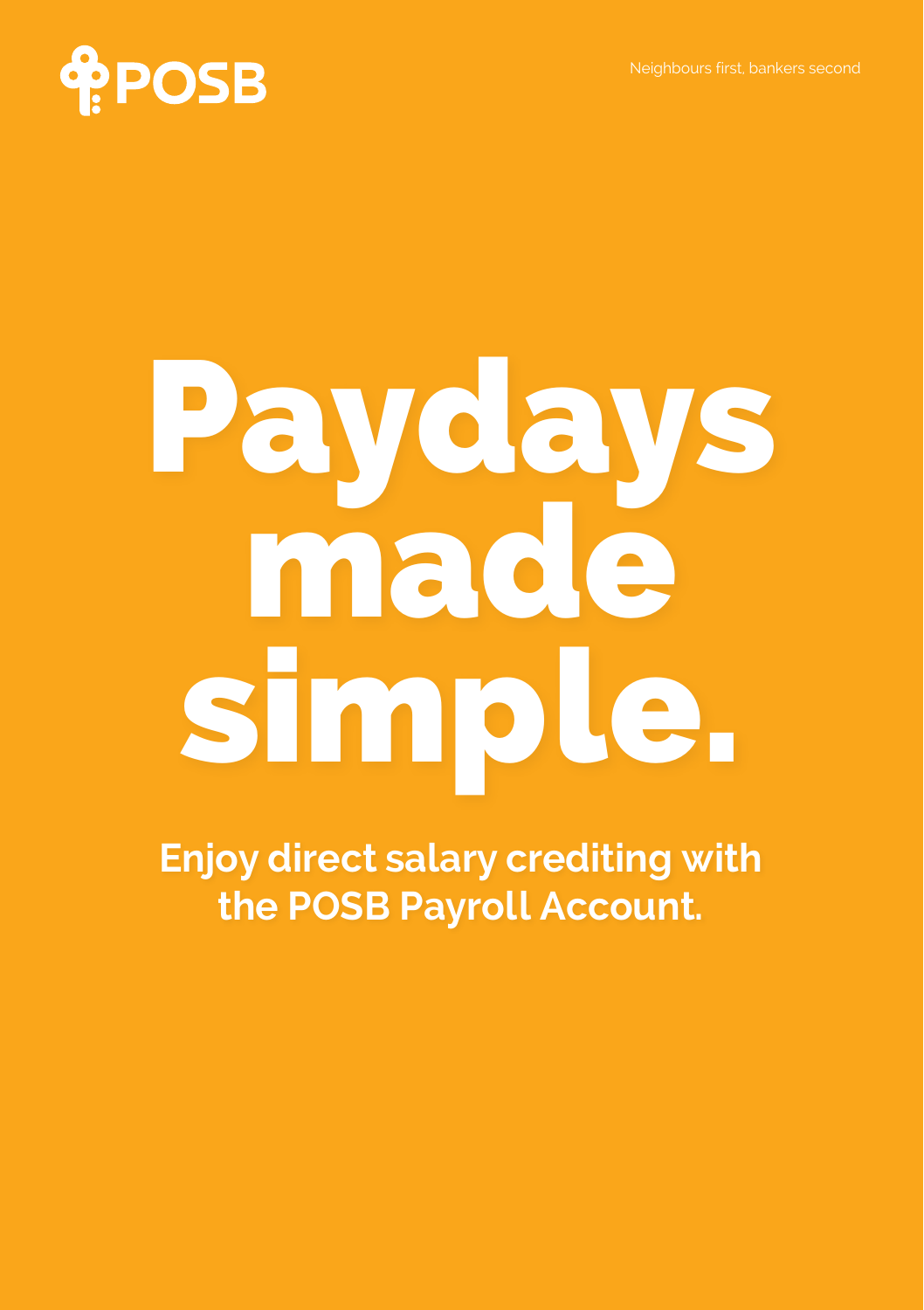**Here's how you can make paydays simple for yourself and your employer. 您只需遵循以下步骤,雇主即可轻松快捷地转账支付您的工资。**

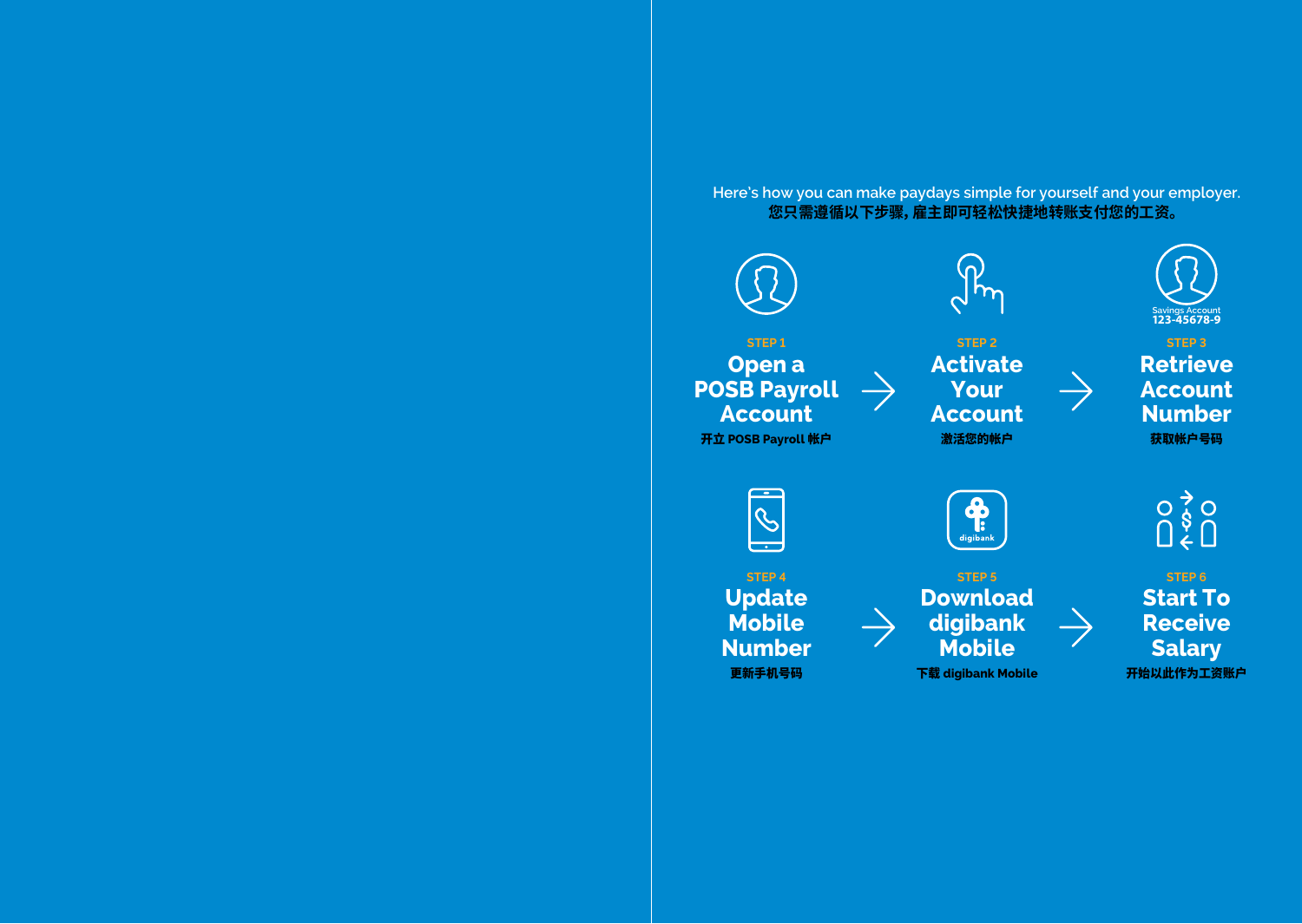# **For Migrant Domestic Workers (MDW)**

**With POSB Payroll Account, you can now send money home safely and manage your salary easily without having to withdraw cash.**



## **Open A POSB Payroll Account**

#### **For new or transfer MDWs**

When requesting for work permit issuance via the MOM system, select the option to open a POSB Payroll account. MDW's consent must be obtained prior to application. Employers or employment agencies can apply online via mom.gov.sg/fdw-eservices

#### **For existing MDWs**

MDWs can apply for POSB Payroll account online with the following documents and details:

- **• Passport** (minimum 6 months validity)
- **Mobile number** <sup>1</sup>
- **• Work permit** (front and back copies) or **In-Principle Approval** (IPA)<sup>2</sup>
- **Email address**

MDWs can apply online via posb.com.sg/mdwapply

 $1$  To verify a duplicate number, letter of mobile number ownership must be issued within the last 3 months by the telco <sup>2</sup> If using IPA, please upload a copy of page 1 and 2 of 'Helper's copy' (not 'Employer's copy')

#### **Activate Account**



## **At any POSB/DBS ATM:**

• Insert your inactive New ATM card

- Enter the **New Card PIN** received
- Select **More Services**
- 
- Select **Cards/PIN/iBanking/Phone Banking**
- Select **Activate Card**
- Follow instructions on the ATM screen to complete activation

Activation of your new ATM card must be done within 3 months of receiving the card.

#### **Or via SMS3:**

#### SMS to 77767: **Activate**<space>**card's last 4 digits.**

SMS activation is only valid when using MDW's Singapore mobile number registered with the bank. <sup>3</sup> Account activation via SMS only applies to accounts applied through posb.com.sg/mdwapply

#### **Retrieve Account Number STEP 3**

#### **At any POSB/DBS ATM:**

• Insert your ATM card

• Select **Check Account Balance**

• Note down your **9-digit POSB Payroll Savings Account Number XXX-XXXXX-X**

**Savings Account 123-45678-9**

## **Update Mobile Number4**

#### **At any AXS Machine:**

- Select **POSB** • Select **Services for Work Permit Account Holders**
- Select **Update Mobile Number Request**
- Enter **New Mobile Number**

For successful update request, a confirmation SMS will be sent to you after 2 working days. 4 Step 4 is only applicable to accounts applied via MOM's system

## **STEP 5**  $\ddot{\phi}$

**STEP 4**

B

## **At any POSB/DBS ATM:**

**Download digibank Mobile**

• Download **POSB digibank Mobile** via App Store or Google Play Store

• Set up a POSB digibank profile using card number, card PIN and digital token registration code



**Check your account balance, make funds transfer and send salary back home via DBS Remit at S\$0 fee. Anytime!**

#### **Start To Receive Salary STEP 6**



**Share this brochure and your POSB Payroll Account number with your employer, and start receiving your monthly salary directly to your account.**

For more information about the **POSB Payroll Account,** visit posb.com.sg/mdwsalarycredit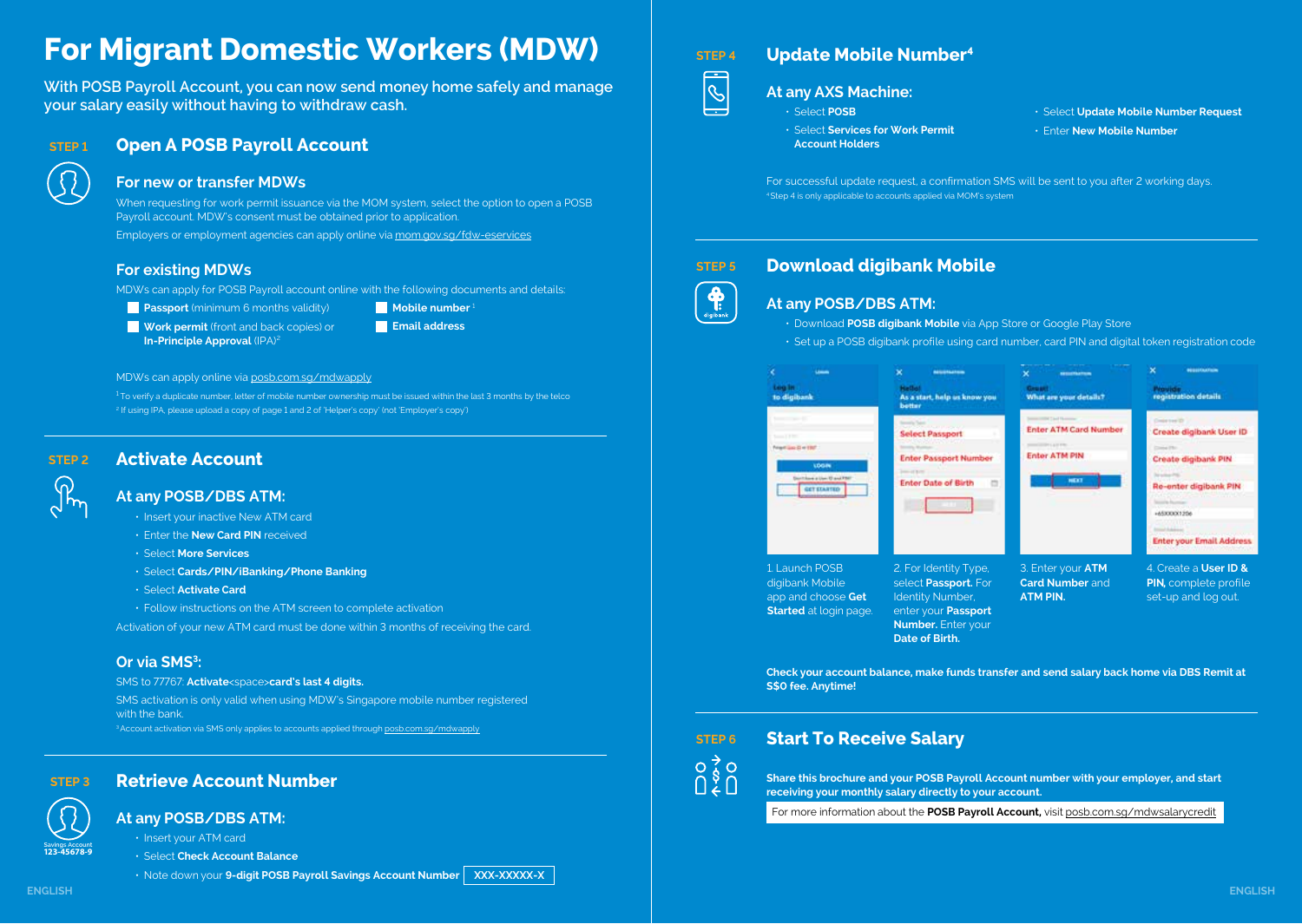## **Untuk Pekerja Rumah Tangga Asing (Migrant Domestic Workers/MDW)**

**Dengan Rekening POSB Payroll, Anda kini bisa mengirim pulang uang dengan aman dan mengelola gaji Anda dengan mudah tanpa harus menarik uang tunai.**

#### **Buka Rekening POSB Payroll LANGKAH 1**



#### **Untuk Pekerja Rumah Tangga Asing (Migrant Domestic Workers/MDW) baru atau transfer**

Saat meminta penerbitan izin kerja melalui sistem MOM, pilih opsi untuk membuka rekening POSB Payroll. Persetujuan MDW harus didapatkan terlebih dahulu sebelum aplikasi.

Pemberi kerja atau agen pekerjaan dapat mengajukan aplikasi secara online melalui mom.gov.sg/fdw-eservices

#### **Untuk MDW lama**

MDW dapat mengajukan aplikasi rekening POSB Payroll secara online dengan dokumen dan detail berikut ini:

**•• Paspor** (validitas minimum 6 bulan)

**• Izin kerja** (salinan depan dan belakang) atau **In-Principle Approval** (Persetujuan Prinsip/IPA)2



MDW dapat mengajukan aplikasi secara online melalui posb.com.sg/mdwapply

1 Untuk memverifikasi nomor duplikat, surat kepemilikan nomor ponsel harus diterbitkan dalam 3 bulan terakhir oleh telco <sup>2</sup> Jika menggunakan IPA, silakan unggah salinan halaman 1 dan 2 'salinan Asisten' (bukan 'Salinan Pemberi Kerja')

#### **Aktivasi Rekening LANGKAH 2**



#### **Di setiap ATM POSB/DBS:**

- Masukkan kartu ATM baru Anda yang belum aktif
- Masukkan **New Card PIN** yang diterima
- Pilih **More Services**
- Pilih **Cards/PIN/iBanking/Phone Banking**
- Pilih **Activate Card**
- Ikuti petunjuk pada layar ATM untuk menyelesaikan aktivasi

Aktivasi kartu ATM baru Anda harus dilakukan dalam 3 bulan setelah menerima kartu.

#### **Atau melalui SMS3:**

#### Kirim SMS ke 77767: **Activate**<spasi>**4 digit terakhir kartu.**

Aktivasi SMS hanya berlaku bila menggunakan nomor ponsel Singapura MDW yang terdaftar pada bank. <sup>3</sup> Aktivasi rekening melalui SMS hanya berlaku untuk rekening yang diajukan melalui posb.com.sg/mdwapply



#### **Di setiap ATM POSB/DBS:**

• Masukkan kartu ATM Anda

• Pilih **Check Account Balance**

• Tuliskan **9-digit POSB Payroll Savings Account Number XXX-XXXXX-X**

**Savings Account 123-45678-9**

#### LANGKAH 4 Perbarui Nomor Ponsel<sup>4</sup>



#### **Di setiap Mesin AXS:**

• Pilih **POSB** • Pilih **Services for Work Permit Account Holders**

• Pilih **Update Mobile Number Request**

• Masukkan **New Mobile Number**

Agar permintaan pembaruan berhasil, SMS konfirmasi akan dikirimkan kepada Anda setelah 2 hari kerja. 4 Langkah 4 hanya berlaku untuk rekening yang diajukan melalui sistem MOM

#### **Unduh Digibank Mobile LANGKAH 5**



#### **Di setiap ATM POSB/DBS:**

- Unduh **POSB digibank Mobile** melalui App Store atau Google Play Store
- Buat profil POSB digibank menggunakan nomor kartu, PIN kartu, dan kode registrasi token digital

| $\overline{\phantom{a}}$<br><b>Log In</b><br>to digitiank                                            | <b>RESIDENATION</b><br><b>Hellet</b><br>As a start, help us know you<br>botter                                                                | ×<br><b>BESIDE FRAME TO INC.</b><br>Grust<br>What are your details?                                            | <b><i><u>BEISEELLER</u></i></b><br>registration details                                                                                                |
|------------------------------------------------------------------------------------------------------|-----------------------------------------------------------------------------------------------------------------------------------------------|----------------------------------------------------------------------------------------------------------------|--------------------------------------------------------------------------------------------------------------------------------------------------------|
| <b>Service Control</b><br>First Link St # 1927<br>LOGIN<br>Santhiana a Use 10 and FMF<br>GET ETARTED | <b>Select Passport</b><br><b>Enter Passport Number</b><br>James 21 Worth<br><b>Enter Date of Birth</b>                                        | <b>DETAIL Records</b><br><b>Enter ATM Card Number</b><br>DV L. AUD VIRG<br><b>Enter ATM PIN</b><br><b>NEXT</b> | Contente (D)<br>Create digibank User ID<br>Comp Pla<br>Create digibank PIN<br>Re-enter digibank PIN<br>+65000001206<br><b>Enter your Email Address</b> |
| 1. Buka aplikasi POSB<br>digibank Mobile dan pilih<br>Get Started di halaman<br>login.               | 2. Untuk Jenis Identitas.<br>pilih Passport. Untuk<br>Nomor Identitas.<br>masukkan Passport<br>Number, Masukkan<br><b>Tanggal Lahir Anda.</b> | 3. Masukkan ATM Card<br>Number dan ATM PIN.                                                                    | 4. Buat User ID & PIN,<br>selesaikan pembuatan<br>profil dan log out.                                                                                  |

**Periksa saldo rekening, lakukan transfer dana, dan kirim pulang gaji melalui DBS Remit dengan biaya S\$0. Kapan saja!** 

#### **Mulai Terima Gaji LANGKAH 6**



**Berikan brosur ini dan nomor Rekening POSB Payroll Anda kepada pemberi kerja (majikan) Anda, dan mulai terima gaji bulanan Anda langsung di rekening Anda.** 

Untuk informasi selengkapnya tentang **Rekening POSB Payroll**, kunjungi posb.com.sg/mdwsalarycredit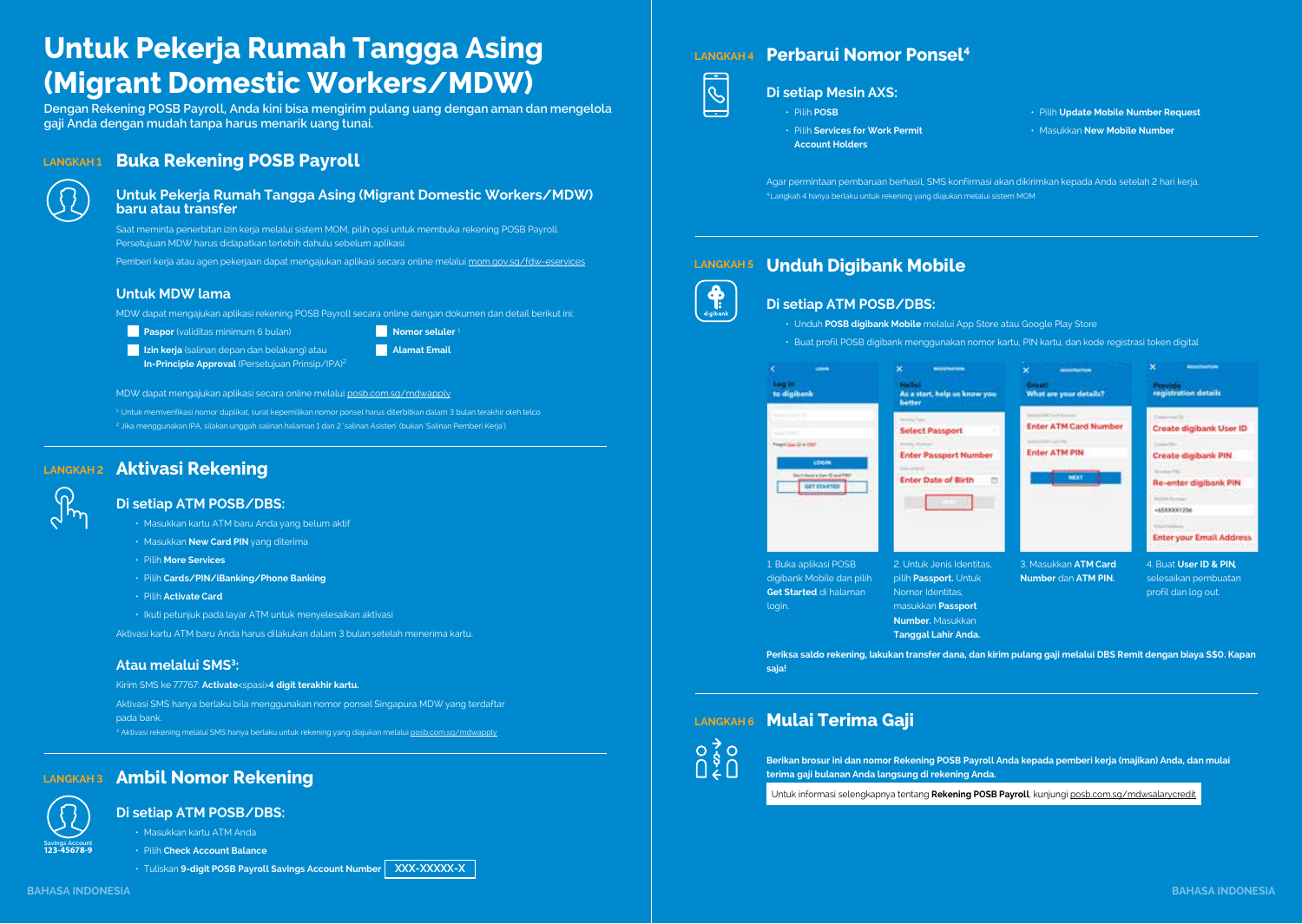## **வெளிநாட்டு உள்நாட்டு த�ொழிலாளர்களுககு (MDW)**

**POSB Payroll கணக்குடன், நீங்கள் இப்போது வீட்டிற்கு பணத்தை பாதுகாப்பாக அனுப்பி உங்கள் சம்பளத்தை பணமாக எடுக்கும் தேவை இல்லாமல் எளிதாக நிர்வகிக்கலாம்.** 

#### ஒரு **POSB Payroll கணக்கை த�ொடங்கவும் வழிமுறை 1**



எம் ஓ எம்'ன் அமைப்பின் மூலமாக வேலை அனுமதி வழங்குதல் கோரிக்கையில், ஒரு POSB Payroll கணக்கைத் திறககும் விருப்பத்தை தேர்ந்தெடுக்கவும். விண்ணப்பத்திற்கு முன்னர் உங்கள் எஃப் டி டபுள்யூ இன் ஒப்புதல் பெறப்பட வேண்டும். mom.gov.sg/fdw-eservices மூலமாக வேலை வழங்குபவர்கள் அல்லது வேலைவாய்ப்பு முகவர்கள் ஆன்லைன் மூலமாக விண்ணப்பிக்க முடியும்

#### **தற்போதுள்ள எஃப் டி டபுள்யூ க்களுக்கு**

எஃப் டி டபுள்யூ க்கள் பின்வரும் ஆவணங்கள் மற்றும் விவரங்களுடன் POSB Payroll கணக்கை ஆன்லைனில் விண்ணப்பிக்கலாம்:

**• பாஸ்போர்ட்** (குறைந்தபட்சம் 6 மாதங்கள் செல்லுபடி உள்ளது)

**• வேலை அனுமதி** (முன் மற்றும் பின் பக்க நகல்கள்) அல்லது **• மின்னஞ்சல் முகவரி**

**• மொபைல் எண்**<sup>1</sup>

posb.com.sg/mdwapply மூலமாக எஃப் டி டபுள்யூ க்கள் ஆன்லைனில் விண்ணப்பிக்கலாம்

<sup>1</sup> ஒரு போலி எண்ணை சரிபார்க்க, மொபைல் எண் உரிமத்தின் கடிதத்தை கடைசி 3 மாதங்களில் டெல்கோ மூலம் வழங்கப்பட வேண்டும் <sup>2</sup> ஐ பி ஏ ஐப் பயன்படுத்துகையில், தயவுசெய்து பக்கம் 1 மற்றும் 2 இன் 'உதவியாளர் நகலை ('வேலை வழங்குபவரின் நகல்' அல்ல) பதிவேற்றவும்

#### **கணக்கை செயல்படுத்தவும் வழிமுறை 2**

#### **எந்த POSB/DBS ஏடிஎம இலும்:**

**இன்-ப்ரின்சிபிள் ஒப்புதல்** (IPA)2

- செயல்படுத்தப்படாத உங்கள் புதிய ஏடிஎம்மை செருகவும்
- பெறப்பட்ட **New Card PIN** உள்ளிடவும்
- **More Services** தேர்ந்தெடுக்கவும்
- **Cards/PIN/iBanking/Phone Banking** தேர்ந்தெடுக்கவும்
- **Activate Card** என்பதை தேர்ந்தெடுக்கவும்
- செயல்பாட்டை முடிக்க ஏடிஎம் திரையில் உள்ள வழிமுறைகளைப் பின்பற்றவும்
- கார்ட் பெறப்பட்டதிலிருந்து 3 மாதங்களுக்குள் உங்கள் புதிய ஏடிஎம் கார்டை செயல்படுத்தப்படவேண்டும்.

#### **அல்லது எஸ் எம் எஸ் மூலமாக<sup>3</sup>:**

77767 க்கு எஸ் எம் எஸ் செய்யவும்: **Activate**<space>**கார்டின் கடைசி 4 இலக்கங்கள்.**

வங்கியில் பதிவு செய்யப்பட்ட எஃப் டி டபுள்யஇன் சிங்கப்பூர் மொபைல் எண்ணைப் பயன்படுத்தும் போது மட்டுமே எஸ் எம் எஸ் செயல்படுத்தல் செல்லுபடியாகும்.

<sup>3</sup> <u>posb.com.sg/mdwapply</u> வாயிலாக விண்ணப்பிக்கப்படும் கணக்குகளுக்கு மட்டுமே எஸ் எம் எஸ் மூலம் கணக்கு செயல்படுத்தல் பொருந்தும்

#### <sub>வழிமுறை</sub> 3 கணக்கு எண்ணை மீட்டெடுக்கவும்

## **Savings Account 123-45678-9**

#### **எந்த POSB/DBS ஏடிஎம இலும்:**  • உங்கள் ஏடிஎம் கார்டை செருகவும்

- **Check Account Balance** என்பதை தேர்ந்தெடுக்கவும்
- உங்கள் **9-digit POSB Payroll Savings Account Number** குறித்துக்கொள்ளவும் **XXX-XXXXX-X**

#### **ம�ொபைல் எண்ணை புதுப்பிக்கவும்<sup>4</sup> வழிமுறை 4**

#### **எந்த ஏ எக்ஸ் எஸ் இயந்திரத்திலும்:**

- **• POSB** என்பதை தேர்வுசெய்யவும் **• Services for Work Permit Account Holders** என்பதை தேர்வுசெய்யவும்
- **• Update Mobile Number Request** என்பதை தேர்வுசெய்யவும்
- **• New Mobile Number** உள்ளிடவும்

வெற்றிகரமாக செயல்படுத்தப்பட்ட புதுப்பித்தல் கோரிக்கைக்கு, 2 வேலை நாட்களுக்கு பிறகு உங்களுக்கு ஒரு உறுதிப்படுத்தல் எஸ் எம் எஸ் அனுப்பப்படும்.

<sup>4</sup> எம் ஓ எம்'ன் அமைப்பு மூலமாக விண்ணப்பிக்கப்பட்ட கணக்குகளுக்கு மட்டுமே வழிமுறை 4 பொருந்தும்

#### **digibank ம�ொபைலை பதிவிறக்கவும் வழிமுறை 5**

#### **எந்த POSB/DBS ATM இலும்:**

- **•** ஆப் ஸ்டோர் அல்லது கூகிள் ப்ளே ஸ்டோர் வாயிலாக **POSB digibank** மொபைலை பதிவிறக்கவும்
- **•** அட்டை எண், அட்டை பின் மற்றும் டிஜிட்டல் டோக்கன் பதிவு குறியீட்டைப் பயன்படுத்தி POSB digibank சுயவிவரத்தை அமைக்கவும்

| $\overline{\phantom{a}}$                                                                   | <b><i>REGISTRATION</i></b>                                                           | <b><i>BESIDERATION</i></b>                                          | <b><i>BESERVALLER</i></b>                                                                                                                 |
|--------------------------------------------------------------------------------------------|--------------------------------------------------------------------------------------|---------------------------------------------------------------------|-------------------------------------------------------------------------------------------------------------------------------------------|
| Log In<br>to digitiank                                                                     | As a start, help us know you<br>better                                               | What are your details?                                              | registration details                                                                                                                      |
| Freeholds (24 Hitch)<br><b>LOGIN</b><br><b>Rove a User Character</b><br><b>GET STARTED</b> | <b>Select Passport</b><br><b>Enter Passport Number</b><br><b>Enter Date of Birth</b> | <b>Enter ATM Card Number</b><br><b>Enter ATM PIN</b><br><b>NEXT</b> | Contente (D)<br>Create digibank User ID<br>Create digibank PIN<br>Re-enter digibank PIN<br>+ASKKKX1204<br><b>Enter your Email Address</b> |
| 1. POSB digibank<br>மொபைல் ஆப்பை<br>கொடங்கி லாக்                                           | 2. அடையாள வகைக்கு,<br>Passport தேர்ந்தெடுக்கவும்.<br>அடையாள எண்ணிற்க்கு,             | 3. உங்கள் ATM Card<br>Number மற்றும் ATM PIN<br><u>ஐஉள்ளிடவும்.</u> | 4. ஒரு User ID & PIN,<br>உருவாக்கி சுயவிவர<br>அமைப்பை பூர்த்தி                                                                            |

தொடங்கி லாக் இன் பக்கத்தில் **Get Started** என்பதை தேர்ந்தெடுக்கவும்.

அடையாள எண்ணிற்க்கு, **Passport Number** தேர்ந்தெடுக்கவும். உங்கள் **Date of Birth**  உள்ளிடவும்

அமைப்பை பூர்த செய்து வெளியேறவும்.

**S \$ 0 கட்டணத்தில் DBS Remit வழியாக உங்கள் கணக்கின் இருப்பை சரிபார்த்து, நிதி பரிமாற்றம் செய்து ஊதியத்தை வீட்டிற்கு திரும்ப அனுப்பவும். எந்த நேரமும்!**

#### **சம்பளத்தை பெற த�ொடங்குங்கள் வழிமுறை 6**



B

<u>န</u>

**இந்த சிற்றேடு மற்றும் உங்கள் POSB Payroll கணக்கு எண்ணை உங்கள் வேலை வழங்குபவருடன் பகிர்ந்து கொள்ளுங்கள், மேலும் உங்கள் மாத சம்பளத்தை நேரடியாக உங்கள் கணக்கில் பெறத் தொடங்குங்கள்!**

 **POSB Payroll கணக்கு** பற்றி மேலும் தகவலைப்பெற posb.com.sg/mdwsalarycredit குச் செல்லவும்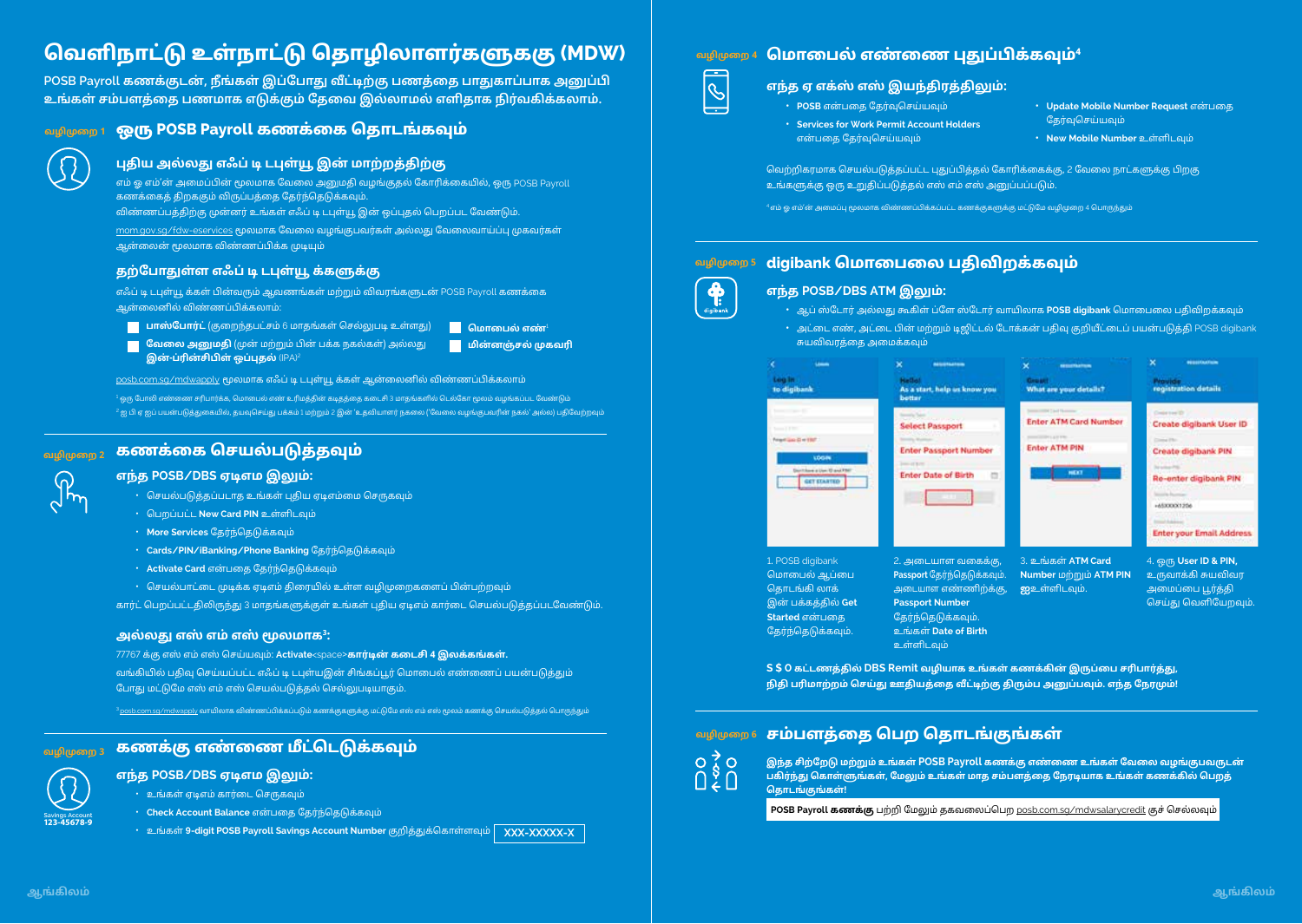# ႏိုင္ငံရပ္ျခားအိမ္အကူအလုပ္သမားမ်ား**(MDW)**အတြက္

POSB Payrooll Account ဖြင့် သင့်အိမ်သို့ ငွေလွှဲပို့နိုင်ပြီး ငွေသားထုတ်ယူရန်မလိုအပ်ဘဲ သင့်လစာအား လွယ်ကူစွာ စီမံနိင်သည်။

## **POSB Payroll Account** တစ်ခုဖွင့်လှစ်ခြင်း



နိုင်ငံရပ်ခြားအိမ်အကူအလုပ်သမားများ**(MDWs)** အသစ် သို့မဟုတ် လွှဲပြောင်းသူများအတွက် MOM စနစ်မှတဆင့် အလုပ်ပါမစ် လျောက်ထားသည့်အခါ POSB Payroll အကောင့်ဖွင့်ဖို့ ရွေးချယ်ရန်နေရာကို အမှတ်ပေးပါ။ MDW သဘောတူညီချက်အား လျောက်ထားမှုအတွက် ကြိုတင်ရယူထားရပါမည်။

အလုပ်ရှင်များ သို့မဟုတ် အလုပ်သမားအေဂျင်စီများသည် အွန်လိုင်းရှိ <u>mom.gov.sg/fdw-eservices</u> တွင် လျှောက်ထားနိုင်သည်။

#### **MDWs** လူေဟာင္းမ်ားအတြက္

MDWs များသည် POSB Payroll အကောင့်အား အွန်လိုင်းမှတဆင့် အောက်ပါ စာရွက်စာတမ်းနှင့်အချက်အလက်များနှင့်တကွ လျှော ကထားနိုင်သည−−

- ႏိုင္ငံကူးလက္မွတ္ (အနည္းဆုံး ၆ လသက္တမ္းရွိရမည္) • အလုပ်ပါမစ် (ရှေ့နှင့်နောက်မျက်နာ မိတ္တူများ)
- မိုဘိုင္းဖုန္းနံပါတ္ <sup>1</sup>
- မား မုဒိဏ္ေျများ<br>သို့မဟုတ္ပ်ံသက်တမ်းတိုးခွင့်ပြုချက် <sup>(IPA)2</sup>
- အီးေမးလ္ လိပ္စာ

#### MDWs များသည် အွန်လိုင်းရှိ <u>posb.com.sg/mdwapply</u> တွင်လျောက်ထားနိုင်သည်။

 $^{\text{1}}$ နံပါတ်ထပ်တူဖြစ်နေခြင်းများစစ်ဆေးဖို့ မိုဘိုင်းဖုန်းနံပါတ် ပိုင်ဆိုင်မှုစာရွက်ကို ပြီးခဲ့သည့် ၃ လအတွင်း ဖုန်းနံပါတ်ပံ့ပိုးသူမှ ထုတ်ပေးထားရပါမည်။ <sup>2</sup> IPA အားအသုံးပြုမည်ဆိုလျှင် 'Helper's မိတ္တူ' စာမျက်နှာ ၁ နှင့် ၂ ကို တင်သွင်းပါ၊ ( 'အလုပ်ရှင်၏ မိတ္တူ' မဟုတ်ပါ)

# အဆင့္ ၂

## အေကာင့္အား အသက္ဝင္ေစျခင္း

#### **POSB/DBS ATM** တြင္မဆို−

- $\,\cdot\,$  အသက်မသွင်းရသေးသော သင့် New ATM card အားထည့်သွင်းပါ
- လက္ခံရရွိေသာ **New Card PIN** ကိုထည့္သြင္းပါ
- **More Services** ကိုေ႐ြးခ်ယ္ပါ
- **Cards/PIN/iBanking/Phone Banking တို့အား အဆင့်လိုက်ရွေးပါ**
- **Activate Card** ကိုေ႐ြးခ်ယ္ပါ
- $\,$  ATM မျက်နှာပြင်ပေါ်ရှိ ညွှန်ပြချက်အတိုင်းလိုက်ပါ၍ အသက်သွင်းခြင်းအား ပြီးမြောက်စေပါ

သင့် ATM card အသစ်အား အသက်သွင်းခြင်းမှာ ကတ်အား လက်ခံရရှိပြီး ၃ လအတွင်း အပြီးေဆာင်ရွက်ရပါမည်၊

## သို႔မဟုတ္ **SMS** မွတဆင့္**<sup>3</sup>**−

- ာ<br>SMS မှတဆင့် 77767 သို့ စာပို့အသက်သွင်းရန်
- -<br>- Activate ဟု အင်္ဂလိပ်လို <u>စာရိုက်ပ</u>ါ
- ပြီးလျှင် <space> နေရာတစ်ခုခြားပါ၊ space ဟုစာရိုက်ရန်မလိုပါ
- ကဒ္၏ ေနာက္ဆုံးဂဏန္း ၄လုံးကိုထည့္ပါ (ဥပမာ : Activate 2345)

3 SMS ဖြင့္ အကောင့္အားအသက်သွင်းရြင်းမှာ <u>posb.com.sg/mdwapply</u> မှတဆင့်လျောက်ထားသောသူများအတွက်သာဖြစ်သည်။<br>ဒီ SMS ဖြင့် အကောင့်အားအသက်သွင်းရြင်းမှာ <u>posb.com.sg/mdwapply</u> မှတဆင့်လျောက်ထားသောသူများအတွက်သာဖြစ်သည်။

## အေကာင့္နံပါတ္ ျပန္လည္ရယူျခင္း

## **POSB/DBS ATM** တြင္မဆို−

- သင့္ ATM ကတ္အားထည့္သြင္းပါ
- **Check Account Balance** ကိုေ႐ြးပါ
- သင့္**9-digit POSB Payroll Savings Account Number** ရွိ နံပါတ္မ်ားကိုေရးမွတ္ထားပါ **XXX-XXXXX-X**



## မညျသည္မူ AXS Machine မညျသည္မူ−

• **POSB** ကိုေ႐ြးပါ

- **Update Mobile Number Request** ကို ေ႐ြးပါ
- **New Mobile Number** နံပါတ္အသစ္ထည့္သြင္းပါ
- Services for **Work Permit Account Holders** ကိုေ႐ြးပါ
- ပြင်ဆင်မှုတောင်းဆိုချက်ပြည့်စုံရန်အတွက် အတည်ပြု SMS အား ရုံးဖွင့်ရက် ၂ ရက်နောက်ပိုင်းတွင် သင့်ထံသို့ပေးပို့ပါမည်။ —<br>|အဆင့် ၄ မှာ MOM's စနစ်မှတဆင့် အကောင့်လျှောက်ထားပြီးသူများအတွက်သာဖြစ်သည်



## **digibank Mobile** အား ေဒါင္းလုပ္ယူျခင္း

## **POSB/DBS ATM** တြင္မဆို−

- **POSB digibank Mobile** အား App Store သို႔မဟုတ္ Google Play Store မွတဆင့္ ေဒါင္းလုပ္ယူပါ
- POSB digibank ပရိုဖိုင်အား ကတ်နံပါတ်၊ ကတ် PIN နှင့် ဒစ်ဂျစ်တယ်တုံကင် မှတ်ပုံတင်ကုဒ်များကို သုံးရဲအသစ်ပြုလုပ်ပါ

| Legin<br>to digibank                                                                          | ×<br><b><i><u>ABILIDARAS FIRITI</u></i></b><br><b>Hellet</b><br>As a start, help us know you<br>botter  | <b>REGISTRATION</b><br>Grussi<br>What are your details?      | ×<br><b>BESIDEAATUM</b><br>registration details                                                                                                      |
|-----------------------------------------------------------------------------------------------|---------------------------------------------------------------------------------------------------------|--------------------------------------------------------------|------------------------------------------------------------------------------------------------------------------------------------------------------|
| Freed Law D + 1927<br><b>LOGIN</b><br>Senthane a Use 12 and FBIT<br>GET STARTED               | <b>Select Passport</b><br><b>Enter Passport Number</b><br>James 41 Worth<br><b>Enter Date of Birth</b>  | <b>Enter ATM Card Number</b><br><b>Enter ATM PIN</b><br>NEXT | Contented D<br>Create digibank User ID<br>Comp PA<br>Create digibank PIN<br>Re-enter digibank PIN<br>+65XXXXX1206<br><b>Enter your Email Address</b> |
| <b>OII</b> POSB digibank<br>မိုဘိုင်းအက်ပ်ကိုဖွင့်ပြီး<br>Get Started ကိ<br>လောအင်စာမျက်နာတင် | ု။ မှတ်ပုံတင်အမျိုးအစား<br>အတွက် Passport ကိုရွေးပါ။<br>မှတ်ပုံတင်နံပါတ်အတွက်<br><b>Passport Number</b> | <b>p</b> သင့် ATM Card Number<br>နှင့် ATM PIN ကိုထည့်ပါ။    | <b>ÇII User ID &amp; PIN</b><br>ကိုအသစ်ပြုလုပ်ပြီး<br>ပရိုဖိုင်အားပြီးမြောက်စေလျက်<br>လောအောက်ထွက်ပါ။                                                |

သင့်စာရင်းရှိငွေအားစစ်ဆေးခြင်း၊ ငွေလွှဲပြောင်းခြင်းနှင့် လစာငွေများအိမ်သို့ပြန်ပို့ခြင်းအား **DBS Remit S\$0** နှန်းဖြင့် <u>ေဆာင်ရွက်နိုင်သည်။ အချိန်မရွေးပါ။</u>

ကိုေရးထည့္ပါ။ သင့္ ေမြးရက္

ကိုထည့္ပါ။

## လစာငွေလက်ခံမှ စတင်ခြင်း

ေ႐ြးပါ။



**POSB Payroll** အေကာင့္ ဆိုင္ရာ ေနာက္ထပ္အခ်က္အလက္မ်ားအတြက္ posb.com.sg/mdwsalarycredit သို႔ဝင္ေရာက္ေလ့လာပါ။

အဆင့္ ၃

**Savings Account 123-45678-9**



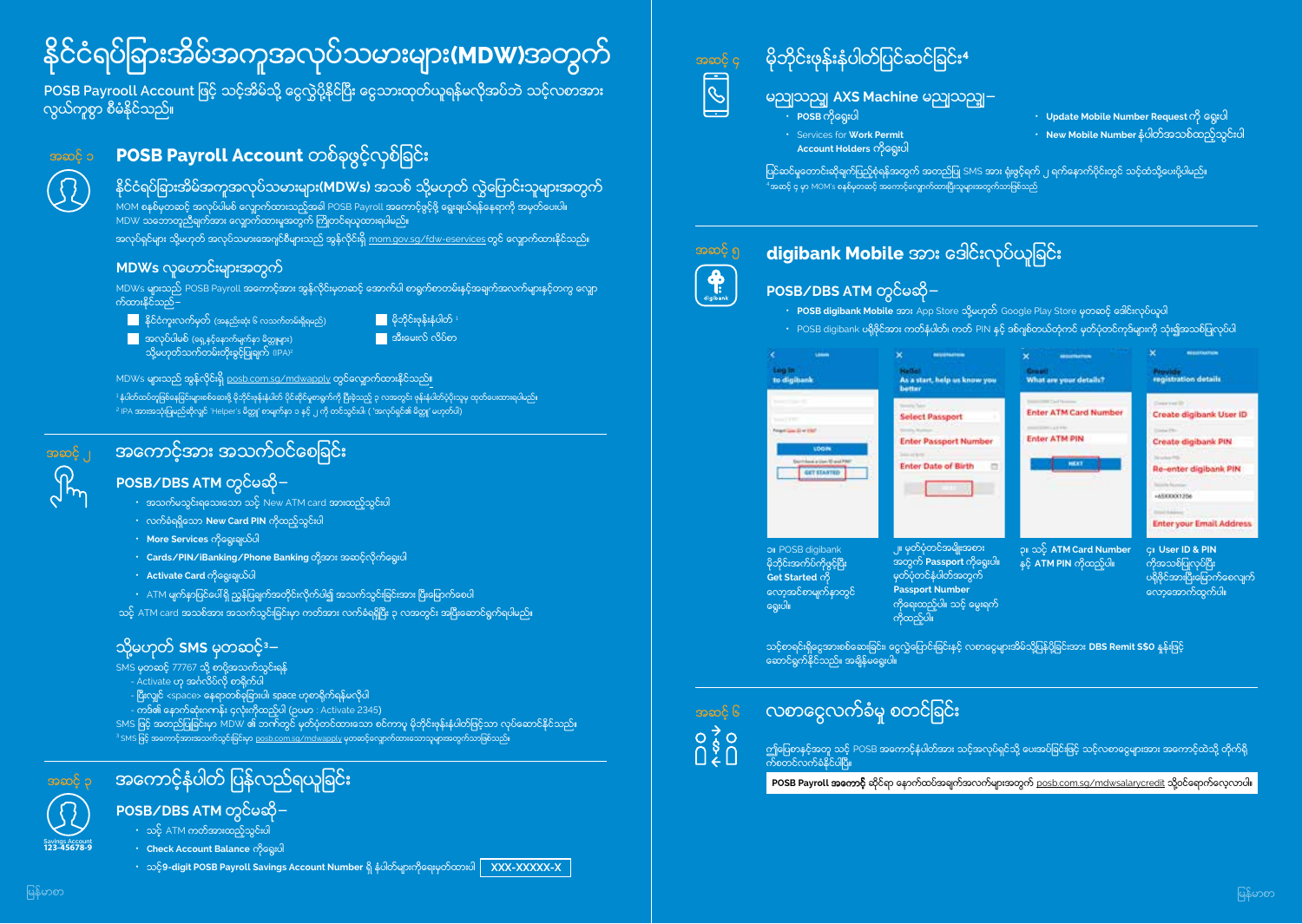## **Para sa Mga Banyagang Kasambahay (Migrant Domestic Workers) (MDW)**

**Sa POSB Payroll Account, maaari ka na ngayong magpadala ng pera sa inyo nang ligtas at madaling pamahalaan ang sahod mo nang hindi kailangang mag-withdraw ng pera.** 

#### **Magbukas ng POSB Payroll Account HAKBANG 1**



#### **Para sa bago o lumilipat na mga MDW**

Kapag humihiling ng pagbigay ng pahintulot sa pagtatrabaho sa pamamagitan ng MOM system, piliin ang opsiyon para magbukas ng POSB Payroll account. Ang pahintulot ng MDW ay dapat makuha bago ang aplikasyon.

Ang mga employer o ahensiya ng pag-empleyo ay maaaring mag-apply online sa pamamagitan ng mom.gov.sg/fdw-eservices

#### **Para sa mga kasalukuyang MDW**

Maaaring mag-apply ang mga MDW para sa POSB Payroll account online gamit ang mga sumusunod na dokumento at detalye:



#### **Mobile number**

(hindi bababa sa 6 na buwang pagkabalido) **Pahintulot sa pagtatrabaho** (kopya ng harap at likod) o **In-Principle Approval** (IPA)2

**Email address**

Maaaring mag-apply online ang mga MDW sa pamamagitan ng posb.com.sg/mdwapply

<sup>1</sup> Para patotohanan ang dobleng numero, ang liham ng pag-aari ng numero ng mobile, ay dapat maibigay sa loob ng nakaraang 3 buwan ng telco <sup>2</sup> Kung gumagamit ng IPA, mangyaring mag-upload ng kopya ng pahina 1 at 2 ng 'Kopya ng Katulong' (hindi 'Kopya ng Employer')

#### **Paganahin ang Account HAKBANG 2**



#### **Sa anumang POSB/DBS ATM:**

- Ilagay ang iyong hindi aktibong Bagong ATM card
- Ilagay ang natanggap na **New Card PIN** received
- Piliin ang **More Services**
- Piliin ang **Cards/PIN/iBanking/Phone Banking**
- Piliin ang **Activate Card**
- Sundin ang mga tagubilin sa ATM screen para makumpleto ang pagpapagana

Ang pagpapagana ng bago mong ATM card ay dapat gawin sa loob ng 3 buwan mula sa pagtanggap ng card.

#### **O sa pamamagitan ng SMS3:**

#### Mag-SMS sa 77767: **Activate**<space>**huling 4 na digit ng card.**

Ang pagpapagana sa SMS ay balido lang kung ang numero ng mobile sa Singapor ng MDW ay nakarehistro sa bangko. <sup>3</sup> Ang pagpapagana sa account gamit ang SMS ay ilalapat lang sa mga account na in-apply sa pamamagitan ng posb.com.sg/mdwapply

#### **HAKBANG 3 Kunin ang Numero ng Account**



#### **Sa anumang POSB/DBS ATM:**

- Ilagay ang iyong ATM card
- Piliin ang **Check Account Balance**
- Tandaan ang iyong **9-digit POSB Payroll Savings Account Number XXX-XXXXX-X**

## **I-update ang Numero ng Mobile 4 HAKBANG 4**



#### **Sa alinmang AXS Machine:**

- Piliin ang **POSB** • Piliin ang **Services for Work Permit Account Holders**
- Piliin ang **Update Mobile Number Request**
- Ipasok ang **New Mobile Number**

Para sa matagumpay na paghiling sa pag-update, may ipadadalang kumpirmasyong SMS sa iyo makalipas ang 2 araw ng trabaho. 4 Angkop lang ang Hakbang 4 sa mga account na inilapat sa pamamagitan ng MOM's system

#### **I-download ang digibank Mobile HAKBANG 5**



#### **Sa anumang POSB/DBS ATM:**

• I-download ang **POSB digibank Mobile** gamit ang App Store o Google Play Store

• Gumawa ng POSB digibank profile gamit ang card number, card PIN at digital token registration code

| _                                                                                              | <b><i><u>ASILISASAFUM</u></i></b>                                                                                                   |                                                              | <b><i><u>BEISEERAFER</u></i></b>                                                                                                             |
|------------------------------------------------------------------------------------------------|-------------------------------------------------------------------------------------------------------------------------------------|--------------------------------------------------------------|----------------------------------------------------------------------------------------------------------------------------------------------|
| <b>Leg In</b><br>to digibank                                                                   | As a start, help us know you<br>better                                                                                              | Granti<br>What are your details?                             | registration details                                                                                                                         |
| Freed Lot Die 1907<br>LOGIN<br><b>Son a Use O and FBF</b><br>GET STARTED                       | <b>Select Passport</b><br><b>Enter Passport Number</b><br><b>Enter Date of Birth</b>                                                | <b>Enter ATM Card Number</b><br><b>Enter ATM PIN</b><br>NEXT | Contractor CO<br>Create digibank User ID<br>Create digibank PIN<br>Re-enter digibank PIN<br>+AlixxxxX1304<br><b>Enter your Email Address</b> |
| 1. Ilunsad ang POSB<br>digibank Mobile app at<br>piliin ang Get Started sa<br>pahina ng login. | 2. Para sa Klase ng<br>Pagkakakilanlan, piliin ang<br>Passport. Para sa Numero<br>ng Pagkakakilanlan, ilagay<br>ang Passport Number | 3. Ilagay ang iyong ATM<br><b>Card Number at ATM PIN.</b>    | 4. Gumawa ng User ID<br>& PIN, kumpletuhin ang<br>profile set-up at mag-log<br>out.                                                          |

**Suriin ang balanse ng account mo, maglipat ng pondo at ipadala ng suweldo pabalik sa inyo gamit ang DBS Remit na may S\$0 na bayad. Anumang oras!**

#### **Magsimulang Makatanggap ng Sahod HAKBANG 6**

mo. Ilagay ang iyong **Date of Birth.**



**Ibahagi ang brochure na ito at ang numero ng iyong POSB Payroll Account sa employer mo, at magsimulang diretang matanggap ang buwanan mong sahod sa iyong account.**

Para sa karagdagang impormasyon sa **POSB Payroll Account,** pumunta sa posb.com.sg/mdwsalarycredit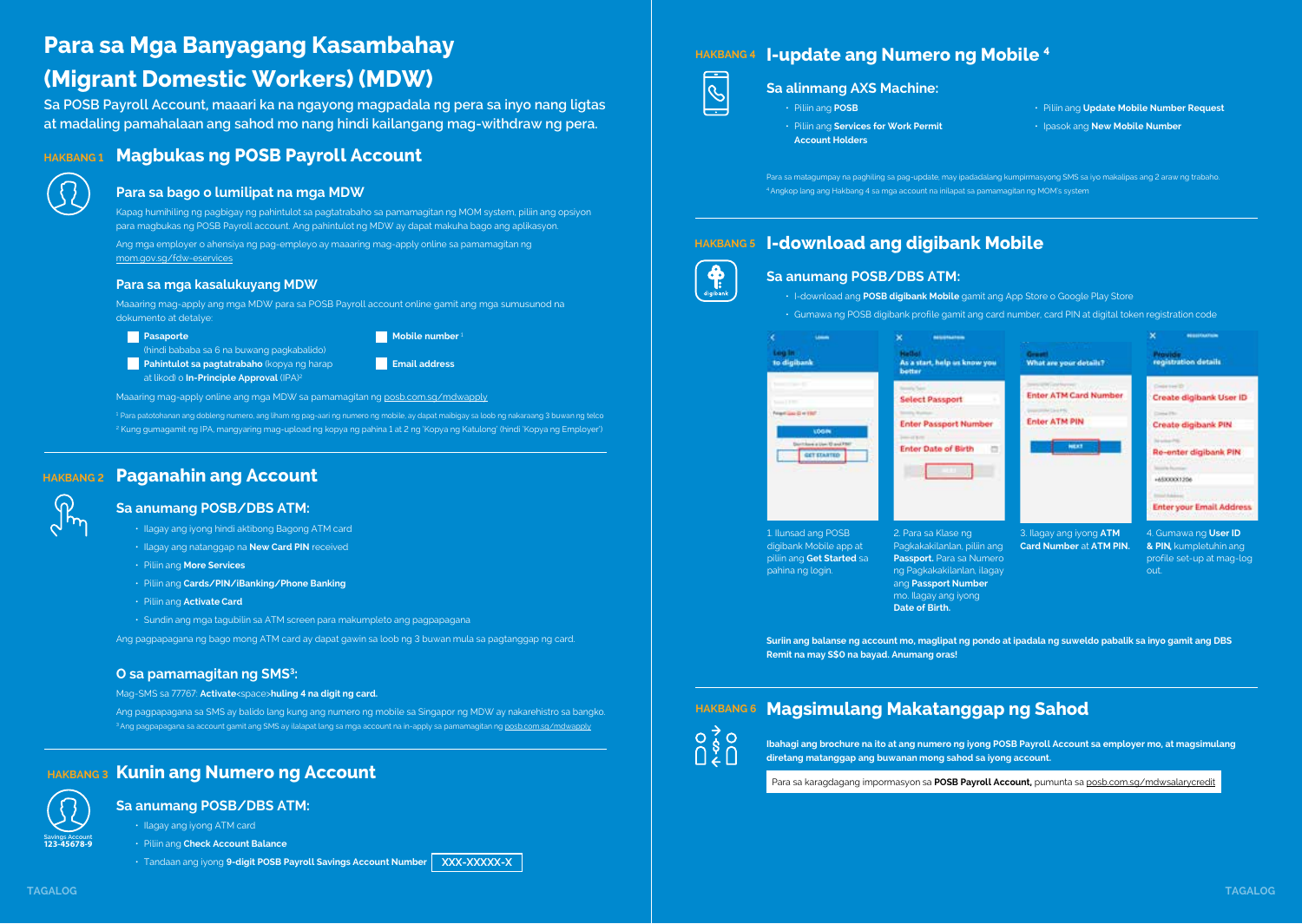## **For Employers**

**Forget withdrawing cash for your Migrant Domestic Worker every month. Paydays are made simple when you credit their salary directly without hassle, anytime, anywhere!**



雇主须知

您无须再每个月提取现金以支付外籍家庭佣工的工资。

随时随地轻松快捷地转账支付他们的工资,发薪从未如此简单!